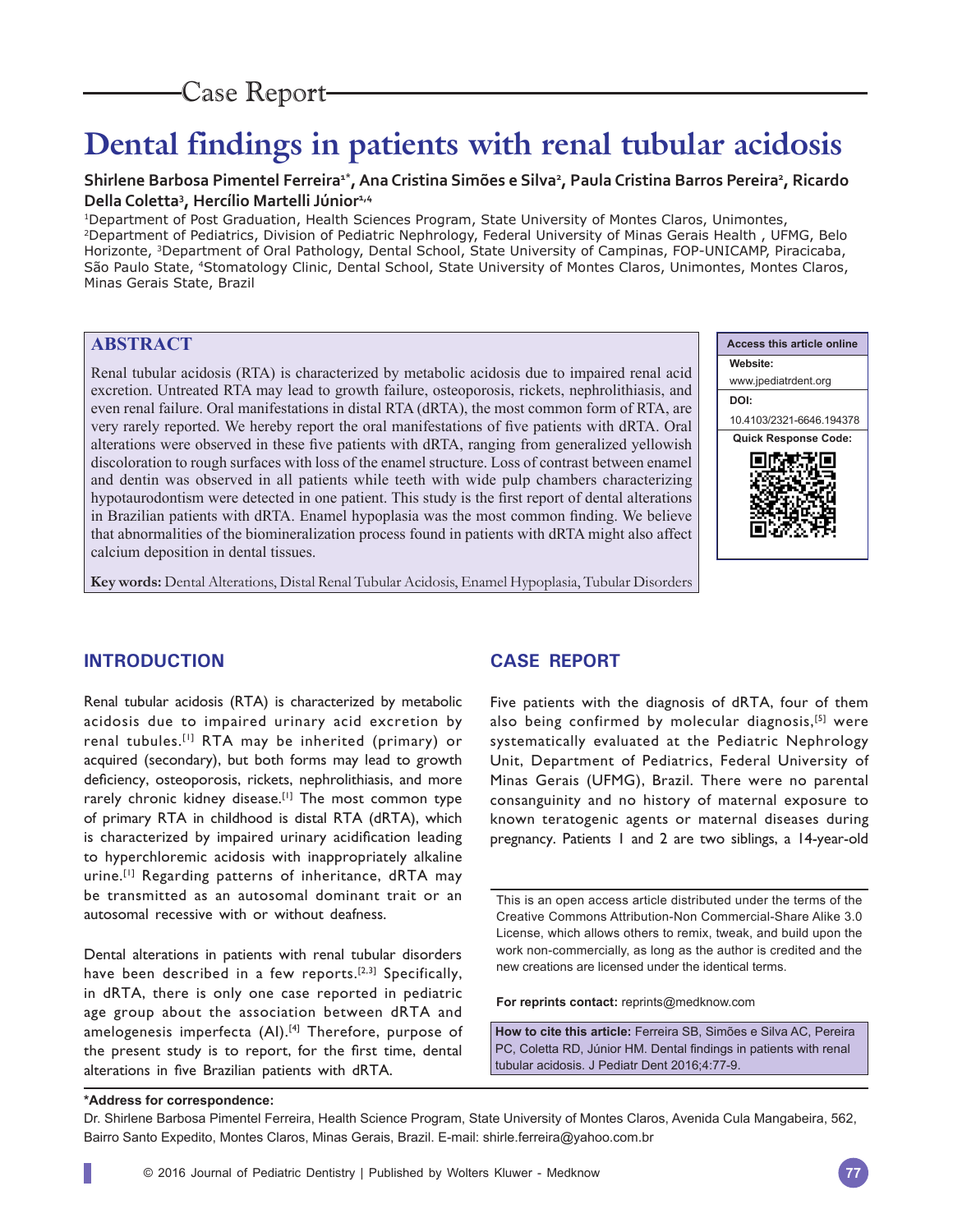girl and her 8-year-old brother, with well-defined dRTA. The girl was diagnosed with dRTA at the age of 4 months. The initial findings were failure to thrive, hyperchloremic metabolic acidosis with abnormally high urine pH, and nephrocalcinosis. The boy was diagnosed during his  $1^{st}$ month of life after a severe dehydration with metabolic acidosis, hypokalemia, hypocalcemia, and nephrocalcinosis. A single nucleotide change  $GAC \rightarrow TAC$  (c.1232G>T) in exon 13 of the *ATP6V0A4* gene was observed, which caused a substitution of aspartic acid to tyrosine in position 411 (p.D411Y).[5] Patients 4 and 5 are a twin pair of girls with dRTA in association with nerve deafness. The girls were diagnosed at the age of 2 with rickets and growth retardation. A homozygous one base-pair insertion (c.1149 1155 insC) in exon 12 of the *ATP6V1B1* gene was detected in both sisters.[5] Patient 3 is a 14-year-old girl who exhibited since 1 year of age failure to thrive, polyuria, and polydipsia. Molecular studies are still going on, but the diagnosis of dRTA was confirmed by typical clinical findings associated with hyperchloremic metabolic acidosis in the presence of abnormally high urinary pH.[1]

All the patients have been followed according to a systematic protocol including clinical and nutritional evaluation, laboratory measurements, renal ultrasonography, and genetic analysis.<sup>[5]</sup> Briefly, the treatment consisted of continuous oral supplementation of alkaline solutions and control of other hydroelectrolyte imbalances.

These patients were also submitted to oral examination at mean age of 14 years and 4 months (range: 8–16 years). Dental alterations were found in all the patients as following.

#### **Patient 1**

Intraoral examination revealed teeth presenting rough surfaces with white and opaque areas and irregular enamel defects with loss of structure. The enamel alterations

affected teeth in both arches [Figure 1]. The gingiva was normal, without signs of inflammation. Radiographic examination showed mixed dentition.

#### **Patient 2**

Intraoral evaluation showed generalized yellowish teeth without loss of dental structure. The gingiva showed signs of inflammation. Radiographic examination showed permanent dentition. In various teeth, no differences were observed in density between enamel and dentin. Enlarged pulp chambers and root canals were observed in the maxillary and mandibular teeth.

#### **Patient 3**

Oral examination showed teeth with irregular defects and loss of enamel structure in both arches. In some teeth, alterations in shape were observed. Changes in dental positioning and diastemas were also detected. Anterior teeth were restored. The gingiva showed signs of inflammation. Radiographic examination showed permanent dentition and lack of contrast between enamel and dentin in various teeth. Wide pulp chambers in



**Figure 2:** Panoramic X-rays showing permanent dentition and lack of contrast between enamel and dentin in various teeth. Hipotaurodontic mandibular second molars were observed (Patient 3)



**Figure 1:** Intraoral examination revealed teeth presenting rough surfaces with white and opaque areas and irregular enamel defects with loss of structure in both arches (Patient 1)



**Figure 3:** Intraoral examination revealed yellowish teeth presenting rough surfaces and conspicuous and irregular defects in enamel. Malpositioned teeth were noted (Patient 4)